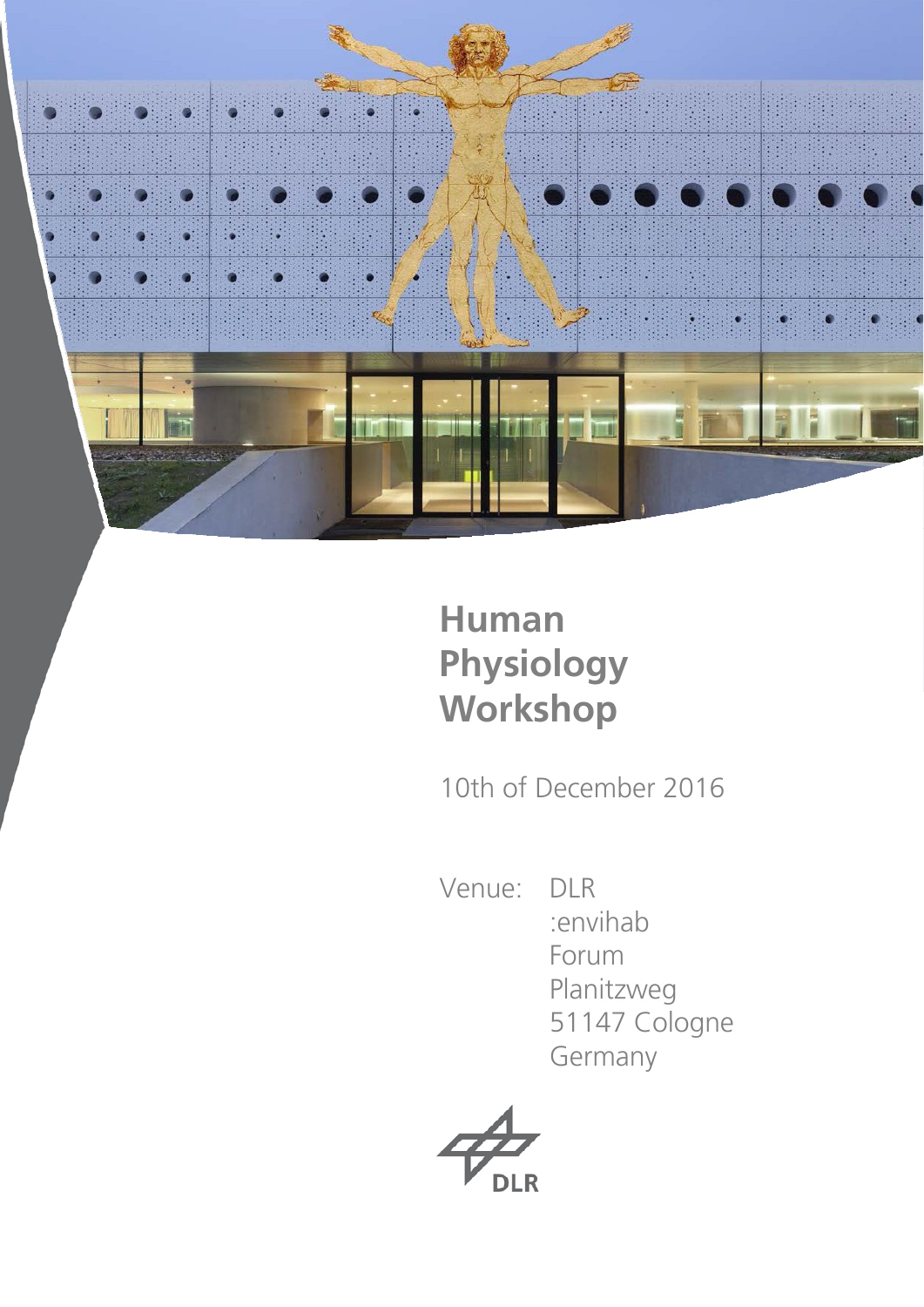# **Human Physiology Workshop**

We are pleased to welcome you to the 1rst German Human Physiology Workshop 2016. The workshop shall provide a forum for Researchers at all stages (student to professor) to meet and discuss their latest findings in human physiological research and space research and give room for mutual exchange and benefit between space and non-space scientists.

# **Organizers**

Jörn Rittweger (DLR) Katrin Stang (DLR) Tine Becker (DLR) Friederike Wütscher (DLR)

# **Administrative secretariat**

humanphysiologie-ws@dlr.de

# **Scientific Committee**

Jörn Rittweger, German Aerospace Center (DLR), Institute of Aerospace Medicine, Space Physiology, Cologne, Germany

*Wilhelm Bloch,* German Sport University, Cologne, Germany

*Markus Braun,* German Aerospace Center (DLR), Space Administration, Microgravity Research and Life Sciences, Bonn, Germany

*Alexander Choukèr,* University of Munich, Klinikum Großhadern, Department of Anaesthesiology, Munich, Germany

*Nandu Goswami,* Medical University of Graz, Institute of Physiology, Gravitational Physiology and Medicine, Graz, Austria

*David Green,* CHAPS, King's College London, UK

*Markus Gruber,* University of Constance, Germany

*Hanns-Christian Gunga,* Center for Space Medicine and Extreme Environments, Institute of Physiology, Charité Medical University, Berlin, Germany

*Andy Jones***,** Sport and Health Sciences, NIHR Exeter Clinical Research Facility, University of Exeter, Exeter, UK

*Jens Jordan,* German Aerospace Center (DLR), Institute of Aerospace Medicine, Cologne, Germany

*Sergey Ponomarev,* Institute of Biomedical Problems IMBP, Moscow

*Stefan Schneider,* German Sport University, Institute of Movement and Neurosciences, Cologne, **Germany** 

*Alexander Stahn,* Perelman School of Medicine, Department of Psychiatry, University of Pennsylvania, USA

# **Print**

Deutsches Zentrum für Luft- und Raumfahrt e.V. (DLR)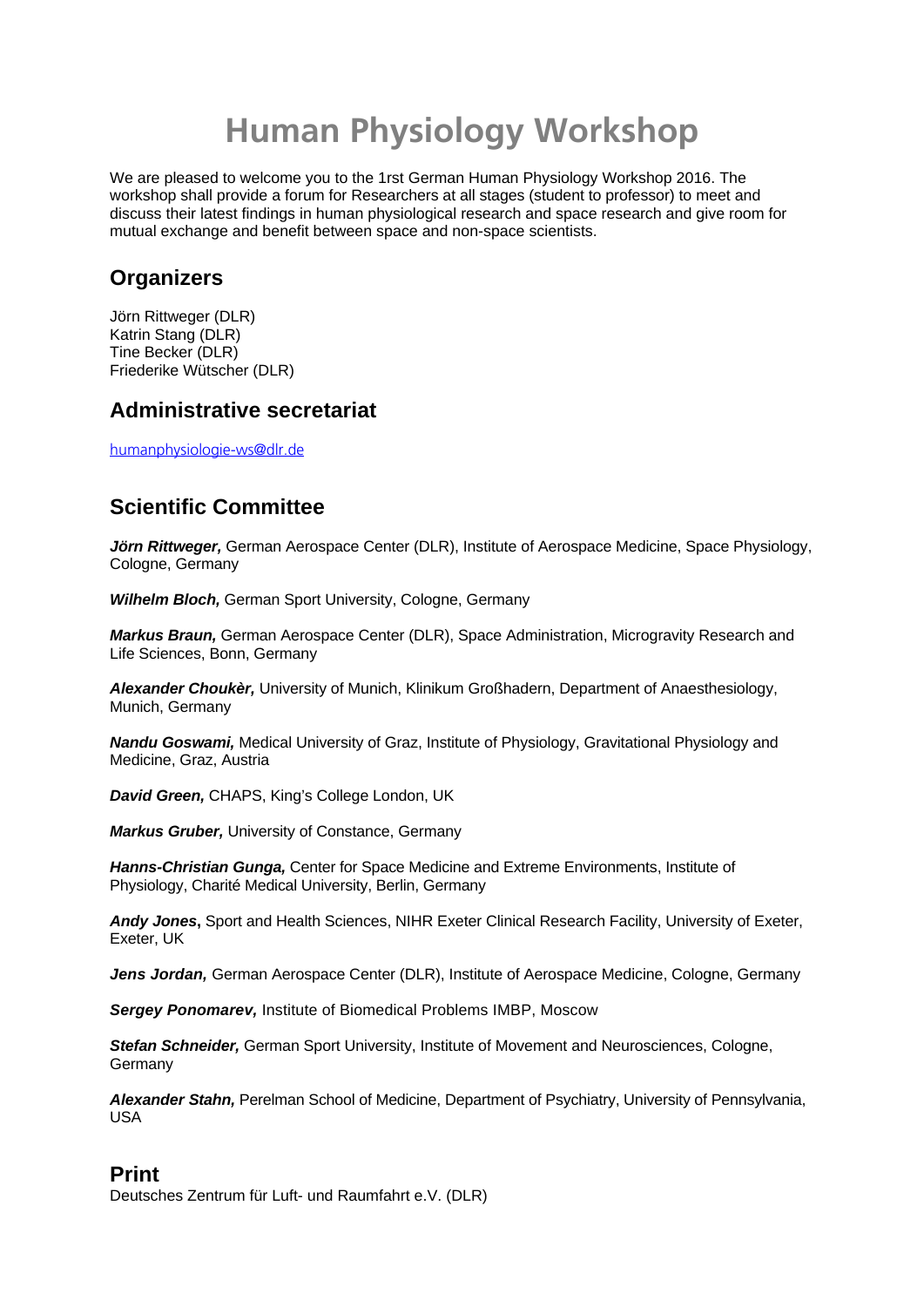# **Human Physiology Workshop**

# **Draft Program**

## **Saturday, December 10, 2016**

- 07:45 **Registration**
- 08:10 **Welcome (DLR)**

## **Session 1:**

### **Chair: Andy Jones**

- 08:15 **Cvirn, G.:** Orthostatic Hypercoagulability in Patients Recovered from Ischemic Stroke
- 08:30 **Chobanyan-Jürgens, K.:** Cardiac pacemaker channel (HCN4) inhibition and atrial arrhythmogenesis following acute relief of cardiac sympathetic activation
- 08:45 **Freyler, K.:** Effects of weightlessness and altered gravities on neuromuscular correlates of human movement
- 09:00 **Drescher, U.:** Analysis of Cardiorespiratory Kinetics Practical Applications for the Assessment of Circulatory and Muscular Dynamics
- 09:15 **Schoenrock, B:** Stiffness and tone of skeletal muscles in a ground-based spaceflight analogue (bed rest) with reactive jump intervention (MYOTON Study)
- 09:30 **Kühn, S:** Magnetic Resonance Investigation of the Human Brain after 6 Days of Acclimatization to 4554 m - Preliminary Results of the EFA study
- 09:45 **Turner, R.:** New results and considerations for enhanced delineation of the physiological impact of high altitude stressors

### *09:45–10:30 Coffee break*

## **Session 2:**

## **Chair: Jörn Rittweger**

- 10:30 **Hoffmann, U.:** Pulmonary gas exchange as an estimate of lung perfusion during changing gravity
- 10:45 **Nordine, M.:** Hemodynamic and tissue oxygenation activity during rapid sequence environmental changes.
- 11:00 **Ireland, A.:** Differential adaptation of the tibia and fibula to exercise and disuse cannot be explained by bone geometry or habitual loading
- 11:15 **Heusser, K.:** Hemodynamics and muscle sympathetic nerve activity in patients with end stage heart failure before and after left ventricular assist device implantation
- 11:30 **Beblo-Vranesic, K.:** The microbial influence on human physiology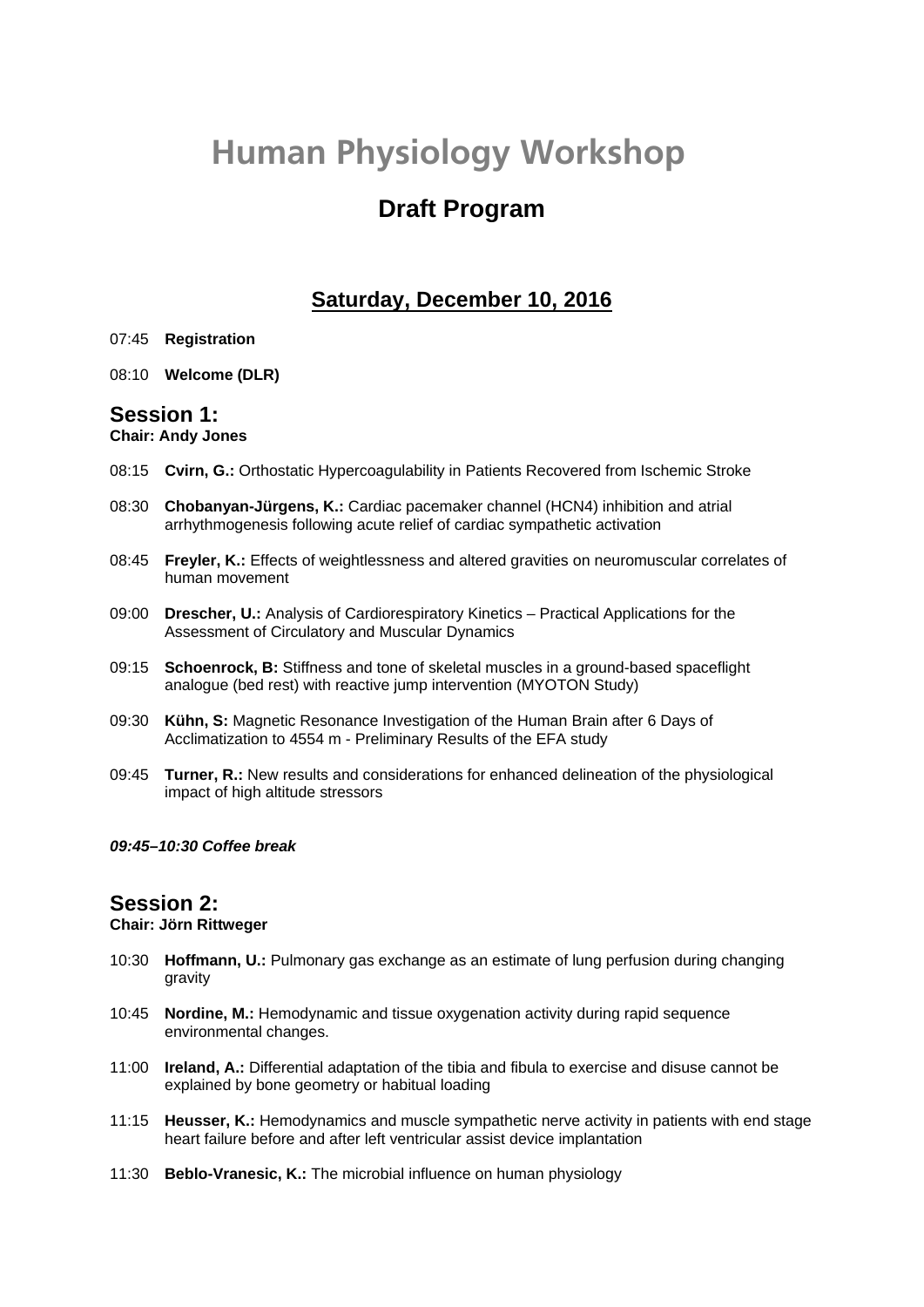- 11:45 **Weber, R.:** Morphological and functional analysis of skeletal muscle in response to long-term bed rest without and with reactive jumps as countermeasure (RSL-Study 2015-2016)
- 12:00 **Werner, A.:** Special ECG detection and systematic analysis of the development of arrhythmias during high positive G acceleration in the long-arm human centrifuge
- 12:15 **Pun, M.:** High altitude medicine research from Alps: Design
- *12:15–13:00 Lunch break*

## **Session 3:**

### **Chair: Alexander Choukèr**

- 13:00 **Attias, J.:** The cardiorespiratory effect of axial re-loading during unloaded treadmill exercise
- 13:15 **Gunga, H.-C.:** Core Body Temperatures in Astronauts on the International Space Station
- 13:30 **Thompson, C.:** Dietary nitrate supplementation enhances exercise performance and some physiological adaptation to sprint interval training
- 13:45 **van Walleghem, M.:** Evaluation of the impact of different gravity conditions and stress hormones on the cell-mediated immune response using the in vitro DTH assay
- 14:00 **Masatli, Z.:** Cardiovascular adaptations during +Gz interval training (GIT)
- 14:15 **Abeln, V.:** First impressions of psychophysiological changes during 30-days of isolation in the Human Exploration Research Analog (HERA)
- 14:30 **Stroetges, J.:** Short-arm centrifugation influences the orthostatic stress hormones galanin and adrenomedullin
- 14:45 **Piasecki, M.:** Neuromuscular junction transmission variability in the vastus lateralis of master athletes compared with healthy young and older men
- *14:45–15:30 Coffee break*

## **Session 4:**

### **Chair: Jochen Zange**

- 15:30 **Piotrowski, T.:** Oxygen uptake during exercise on a centrifuge
- 15:45 **Jones, E.J.:** Spring-loaded body mass equivalent horizontal reactive jumps may be comparable to those performed vertically in 1Gz
- 16:00 **Koschate, J.:** The influence of 60 days of bed rest on heart rate and oxygen uptake kinetics
- 16:15 **Bury, N.:** Can spatial orientation be modified by training?
- *16:15–17:00 Musical break & awards*
- 17:00 Adjourn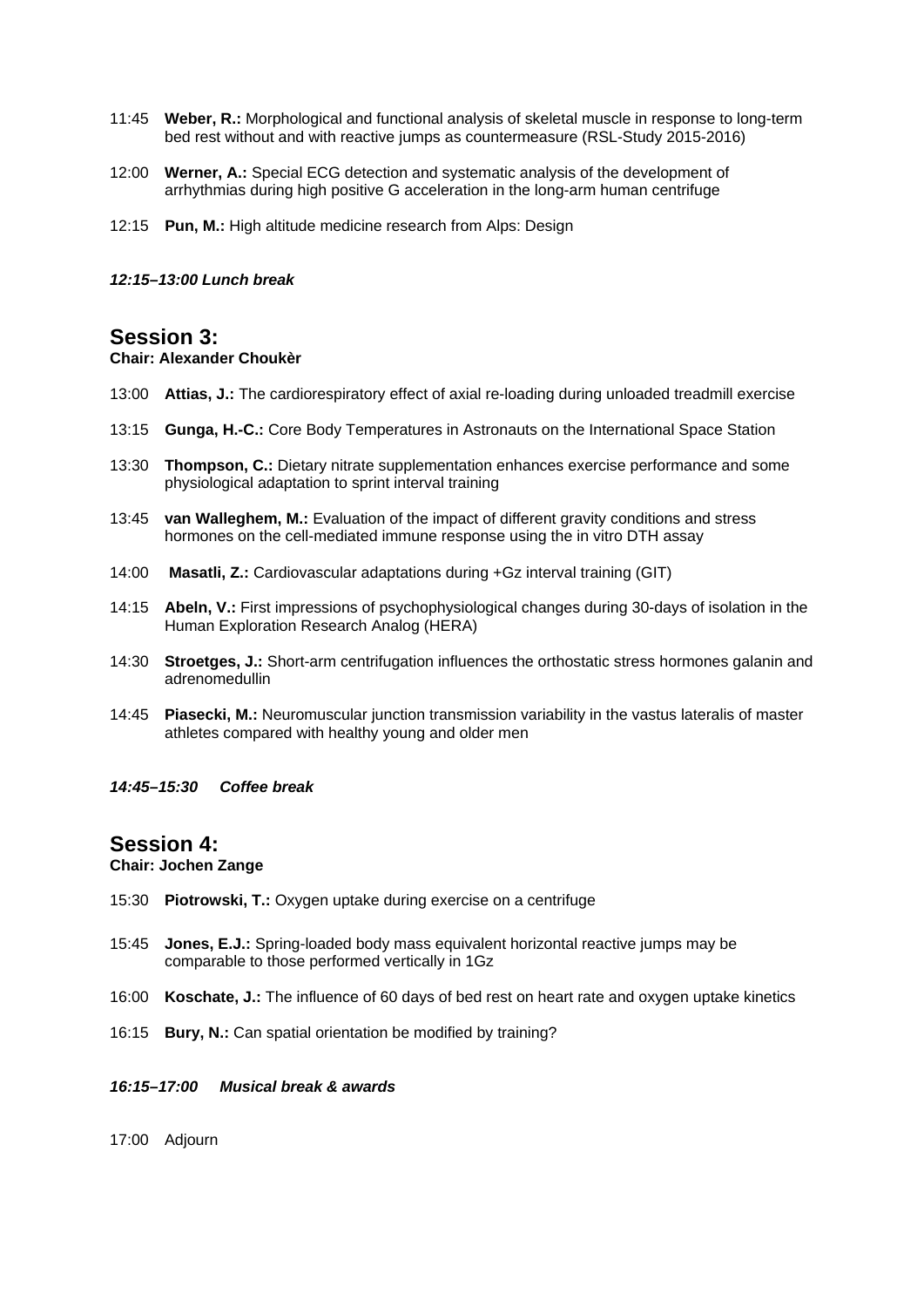#### **Travel Instructions** (see also: http://www.dlr.de/envihab/en/desktopdefault.aspx/tabid-9657/ ) **DLR Cologne,** Planitzweg, 51147 Cologne, Tel.: +49 2203 601-0

The DLR Cologne site is located south-east of Cologne, close to Cologne-Bonn airport.

#### **How to reach us:**

#### **Arrival by train**

The local trains ("S-Bahn") S 12 or S 13 leave from Koeln Hauptbahnhof (Hbf), Siegburg and Troisdorf. The local train S 13 also leaves from Koeln Bonn Airport. Daytime departures take place every 20 min for both trains so that there is a train every 10 minutes. Get off at the railway station "Porz-Wahn" and continue from there by KVB bus number 162, direction "DLR". See instructions "By bus" below.

#### **Arrival by bus**

Take the KVB bus number 162 from Porz-Wahn. The bus sign will show "DLR". Please be sure that you take the one saying "DLR" as there are different routes for bus number 162. Exit at the last stop at the main gate of the German Aerospace Center DLR Koeln.

#### **Arrival by taxi**

At Koeln Hauptbahnhof (central station) take a taxi to "Porz-Wahnheide, DLR". Taxi stands are located on both exits of the station. Taxi call for all locations in Cologne: Tel. +49/221/19410. Tell the driver to take you to "Porz-Wahnheide, DLR". The price will depend on daytime and traffic (normally it should not exceed 35 Euros).

#### **Arrival by car**

Arriving from Frankfurt (A3) or from Bonn (A59): follow the indications to Koeln Bonn Airport (A59) until the exit Porz-



Wahn/Wahnheide. At the exit take the right (Porz-Wahnheide) and follow the DLR sign. Arriving from Cologne (A59) or Oberhausen/Duesseldorf (A3): follow the indications to Koeln/Bonn Airport (A59), then take the exit Porz-Wahn/Wahnheide. At the exit drive left (Porz-Wahnheide) and follow the DLR sign. **Note: If you use a navigation system, enter your destination as "Planitzweg" instead of Linder Höhe. Arrival by air** 

From Koeln Bonn Airport : Either take a taxi in front of the terminal to "DLR in Porz-Wahnheide". Or take the local train S 13 direction "Troisdorf" from the railway station "Köln/Bonn Flughafen" (in the basement of the airport) to the station "Porz-Wahn" which is your first stop after boarding the train. Continue from there by KVB bus number 162, direction "DLR". See also above instructions "By train" and "By bus".